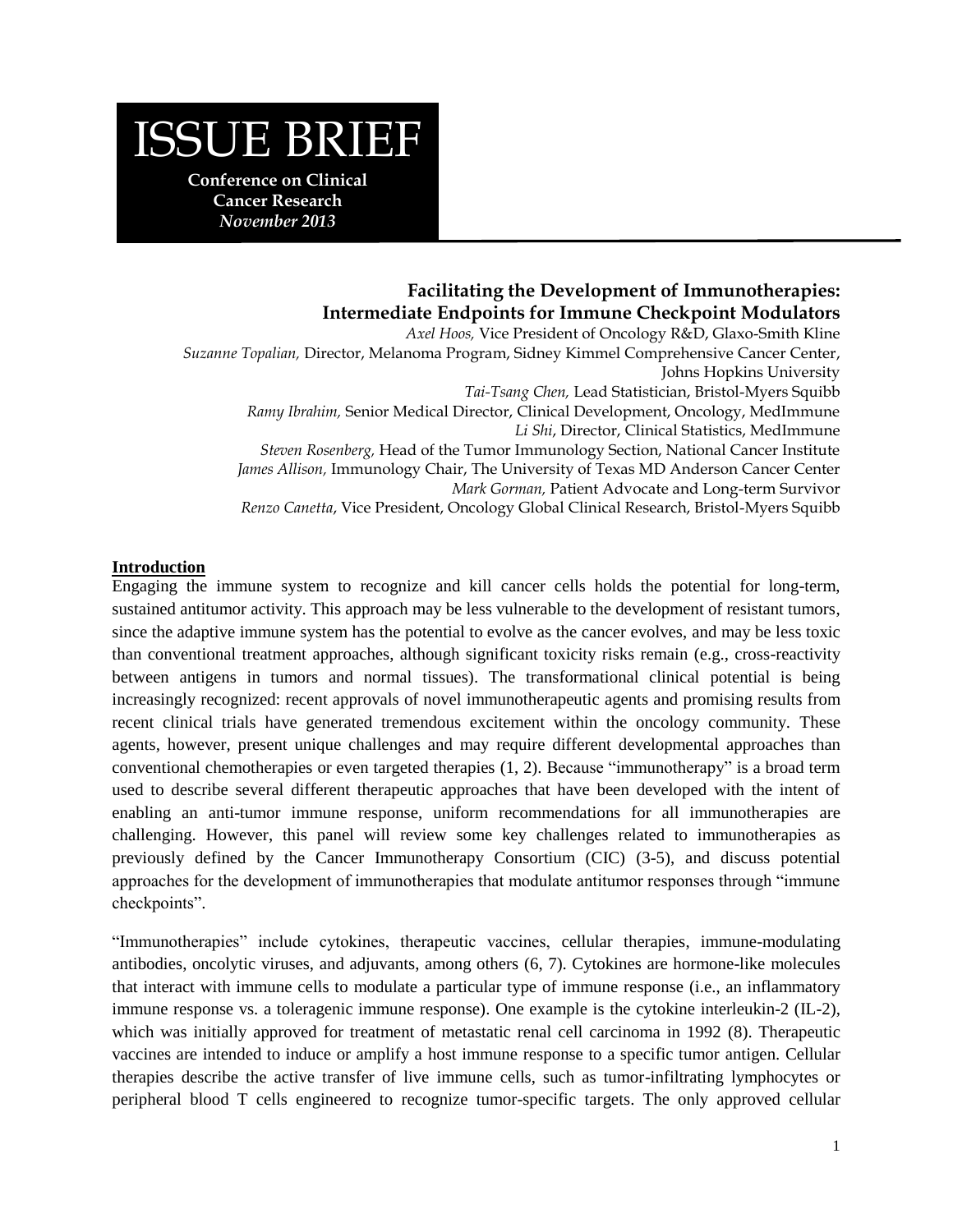therapy is sipuleucel-T (Provenge), a patient-specific dendritic cell-based vaccine, which was approved in 2010 for treatment of minimally symptomatic metastatic castrate-resistant prostate cancer [\(9\)](#page-6-6). Innovative adoptive cell transfer approaches have been pioneered that have produced dramatic results in a variety of leukemias and lymphomas, as well as in melanoma or sarcoma. In these approaches, patient T-cells are harvested and then genetically engineered to express chimeric antigen receptors directed against malignant cells before being re-infused into the patient [\(10-13\)](#page-6-7). Immune-modulating antibodies are similar to other targeted therapies, but aim to enhance natural immune responses or overcome tumorinduced immune-tolerance, and are often targeted against T-cell co-receptors associated with T-cell modulatory signaling pathways, rather than oncogenic tumor growth pathways. Some of these agents bind and inhibit negative regulators of T-cell activity that normally serve as "checkpoints" to maintain selftolerance, while others stimulate positive T-cell co-receptors [\(14\)](#page-6-8). Because some tumors co-opt these checkpoints to induce immune tolerance to tumor cells, "checkpoint blockade" enables an anti-tumor immune response. The first immune checkpoint modulator to be tested clinically was ipilimumab (Yervoy), which inhibits cytotoxic T-lymphocyte antigen-4 (CTLA-4) and was approved for treatment of metastatic melanoma by the FDA in 2011 [\(15-17\)](#page-6-9). Promising clinical trial results have emerged from a similar class of checkpoint inhibitors that inhibit the T-cell co-receptor programmed cell death protein-1 (PD1) or its ligand PD-L1, sparking significant interest within the oncology community [\(4,](#page-6-10) [18\)](#page-6-11).

While the enthusiasm surrounding immunotherapies is new, the concept of using the immune system to fight cancer is not. In the past, the field has struggled in part due to insufficient understanding of the immune response to cancer as well as the lack of a methodology for clinical development that recognizes the unique features of immunotherapies [\(1-3,](#page-6-0) [19\)](#page-6-12). There are many challenges to the development of immunotherapies, depending on the approach chosen. For example, conventional pharmacokinetic approaches may not adequately guide dosing decisions, since pharmacodynamic effects may be prolonged. Preclinical animal models may not adequately mimic the human immune response to cancer. There is a lack of immune-based biomarkers or other predictive markers that correlate with an effective immune response. Another challenge is that because of the dynamic and multi-factorial nature of the immune system, combinatorial approaches may be necessary in many disease settings: to be successful, an immunotherapeutic approach must facilitate recognition of tumor cells by immune effector cells as well as overcome the immunosuppressive tumor microenvironment. Finally, different types of immunotherapies each present their own challenges. Cellular and gene-therapy based approaches may be challenged by cumbersome manufacturing processes, limited scalability, or high cost of goods. For some other immunotherapies, antitumor responses may be delayed and may occur after initial apparent tumor progression, or survival curves may part with a delay. This may therefore require new criteria to assess response rate and progression-free survival or adjusted statistical methods for assessing survival in order to avoid underestimating or misinterpreting clinical efficacy [\(5,](#page-6-13) [20\)](#page-6-14).

This panel will explore potential modified and/or surrogate endpoints for clinical trials that account for the possibility of delayed treatment effect. For some adoptive cell transfer therapies, the expectation remains that any response will occur soon after treatment initiation or not at all, and standard response rates may be the best measure. The potential for therapeutic vaccines to have a delayed effect due to the time necessary to generate a specific anti-tumor immune response is formally recognized by the FDA's Center for Biologics Evaluation and Research (CBER) in the 2011 Guidance for Industry: *Clinical Considerations for Therapeutic Cancer Vaccines* [\(21\)](#page-6-15). This Guidance describes clinical situations in which it might be appropriate to continue the experimental treatment past initial apparent progression,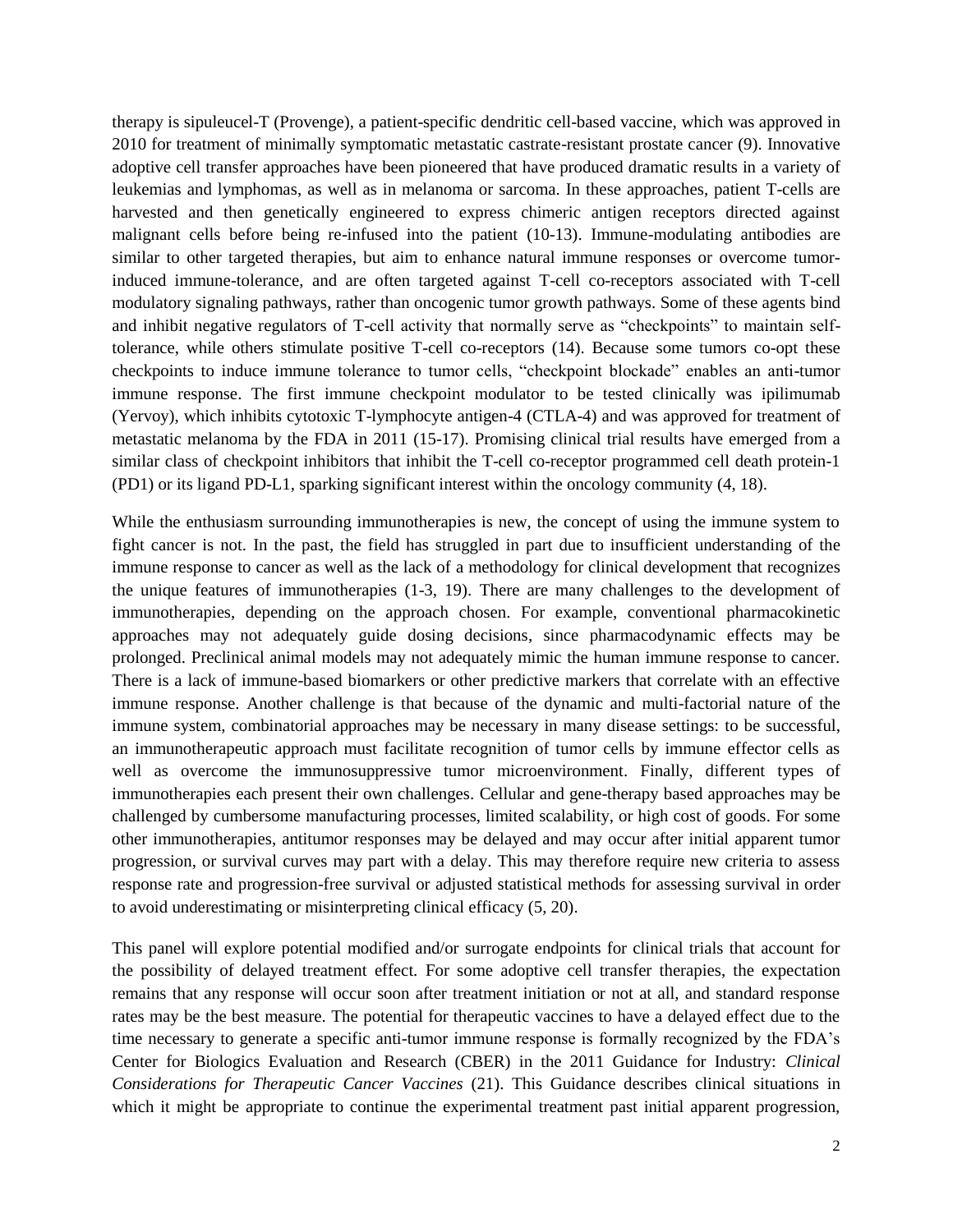given that these are provided for in the trial protocol (e.g., no deterioration of patient performance status, no dose-limiting toxicity, no curative salvage therapy exists), and recognizes the need for alternative statistical models to assess survival. This Guidance applies only to therapeutic cancer vaccines. Therefore, the proposals in this document are specific to immune checkpoint modulators, for which the delayed treatment effect remains a potential challenge, and are intended to promote discussion.

# **Response Kinetics to Checkpoint Modulators and Intermediate Endpoints**

Clinical trials of CTLA-4 inhibitors and PD-1 inhibitors have shown unusual response kinetics to these agents [\(4,](#page-6-10) [22\)](#page-6-16). In some patients, tumor progression may be observed before tumor regression. Furthermore, some patients may experience "pseudo"-progression, in which there is enlargement of lesions on CT scans due to the presence of immune cell infiltrates and inflammation at tumor sites [\(23-](#page-6-17) [25\)](#page-6-17). Early clinical trials of nivolumab (anti-PD-1) have indicated that measurement of progression-free survival may underestimate overall survival benefit [\(26\)](#page-7-0). Another consequence of delayed treatment effect is that a delayed separation of survival curves may be observed with several types of immunotherapies: in the case of ipilimumab, the treatment ultimately provided an overall survival benefit; the Kaplan-Meier curves, however, were indistinguishable for the first four months of therapy [\(15\)](#page-6-9). The development of a similar CTLA-4 inhibitor, tremelimumab, was hampered when a planned early interim analysis was reported as having crossed the futility boundaries for the overall survival endpoint based on two-thirds of planned events [\(27\)](#page-7-1). Later follow-up showed a non-statistically significant separation of the survival curves, suggesting that the development of tremelimumab was prematurely terminated [\(1\)](#page-6-0). While other hypotheses exist for the disappointing results in this trial, including the dosing regimen and the availability of ipilimumab as a salvage therapy, the potential for a delay in the separation of survival curves to lead to an incorrect determination of futility at an interim analysis should be considered. Delayed separation of survival curves may also result in reduced statistical power to assess the overall survival benefit after trial completion, necessitating alternative statistical approaches that can account for non-proportional hazards [\(5\)](#page-6-13).

In 2009, immune-related response criteria (irRC) were proposed based on the body of phase 2 clinical trial data from ipilimumab development that was available at the time [\(28\)](#page-7-2). The original irRC criteria were based on the World Health Organization (WHO) two-dimension measurements, and a variation has been proposed using the RECIST one-dimension measurements, which moves it closer to the current standard response criteria evaluation for other agents [\(29\)](#page-7-3). The irRC capture 4 different potential patterns of response, the latter two of which are not considered responses by standard RECIST criteria: immediate tumor regression with no new lesions, durable stable disease, tumor regression following an initial increase in tumor volume, and regression of the index lesion(s) in the presence of new lesions. The irRC were designed as an additional tool to capture clinical activity for cancer immunotherapies on tumor burden-based endpoints. Other factors, such as growth kinetics, cannot be adequately assessed with irRC and require other methods. Still, the premises leading to irRC may be a useful measure and prospective validation is ongoing to assess the utility of irRC-based responses.

This panel discussed further endpoint adaptations that take the potential for unusual response patterns and delayed treatment effect into account, and could potentially be used as additional tools to characterize the activity of checkpoint modulators or to accelerate their development. These are described below. Overall survival remains the most reliable endpoint of treatment benefit and the "gold standard" for oncology clinical trials; however, this endpoint can be confounded by post-progression active therapies, which is a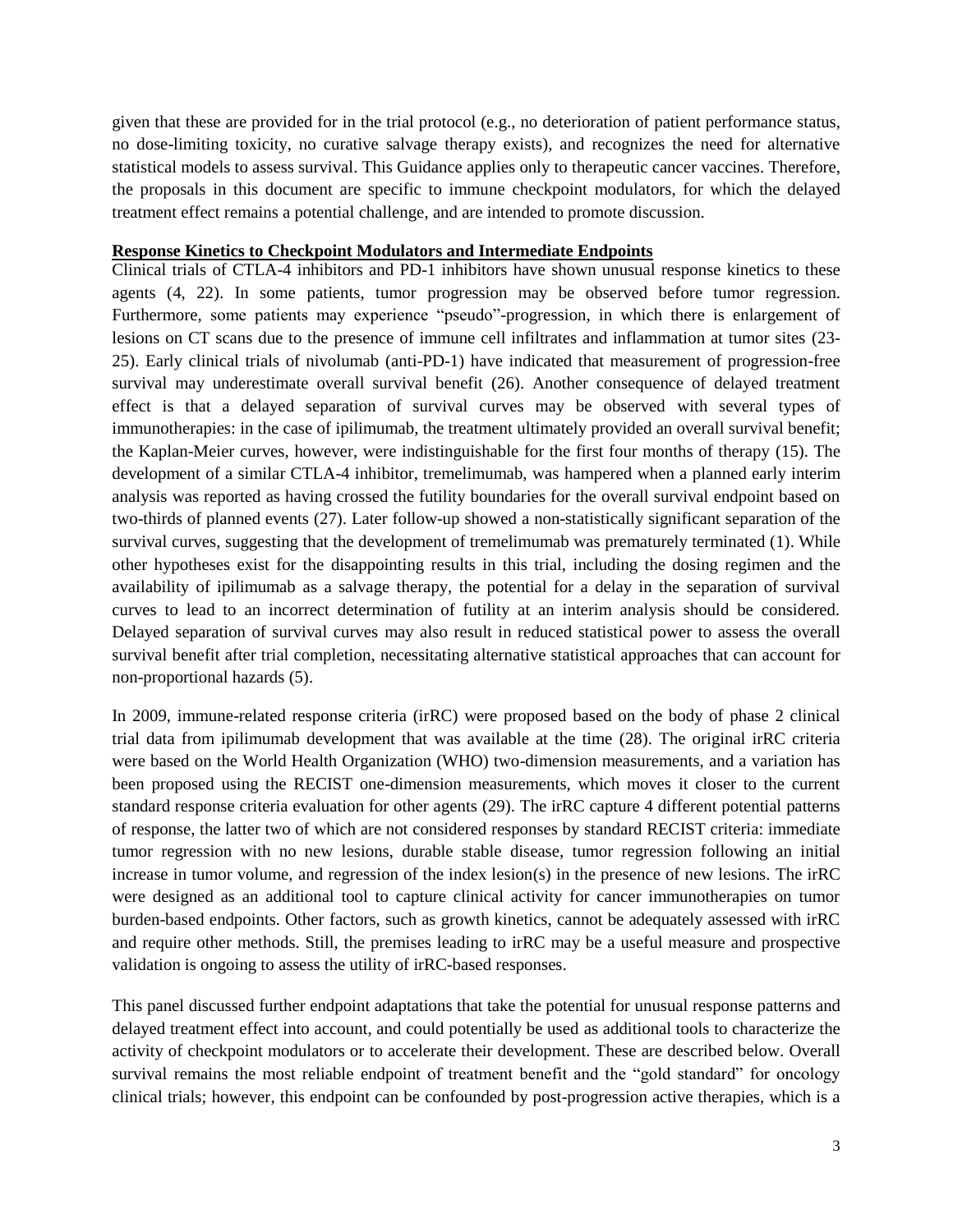significant liability when several active similar agents are in clinical development (i.e., anti-CTLA4, anti-PD-1/PD-L1). Therefore, intermediate and potential "surrogate" trial endpoints may be useful as the basis for accelerated drug approval. As is true for any potential "surrogate" endpoint, substantial evidence supporting the use of the endpoint and prospective validation in randomized trials is necessary for an intermediate endpoint to be considered reasonably likely to predict clinical benefit. Furthermore, the appropriateness of any intermediate endpoint must be considered in the context of what is known about the disease and patients being treated, as well as the existing body of knowledge about the investigational agent and other drugs in its class. For example, the endpoints below may only be appropriate when early clinical trials have indicated that an investigational agent may induce unusual response patterns.

### *1. Clinical Benefit Rate*

In this context, clinical benefit rate (CBR) is defined as the rate of partial responses + complete responses + durable stable disease in patients who were previously progressing. What constitutes "durable" stable disease will be disease-dependent; for example, in metastatic melanoma, this might be stable disease for greater than six months. Because stable disease can sometimes reflect the natural course of the disease, in some cases measurement of stable disease may overestimate the efficacy of an agent by labeling a patient with a more indolent disease as having benefit. For this endpoint, we propose that clinical trials require evidence of measurable progressive disease before initiation of the study drug. Depending on the disease, it may be necessary to pre-specify a rate of progression that defines "progressive disease" or only use the endpoint in the context of a randomized comparison. Tumor growth rate may be an alternative measure to address the role of slowing tumor growth without inducing a response. The utility of this endpoint could first be assessed by analyzing the existing ipilimumab database to determine if there is a correlation with overall survival.

#### *2. "Gated" Progression-free Survival*

In this modified approach to measurement of PFS, progression-free survival would be assessed with "Tzero" at two to three months post-treatment initiation, rather than at the time of treatment initiation. The rationale for this approach would be to minimize the impact of early and/or "pseudo" progressions, thus allowing the time to mount a full immunological response. However, this endpoint has some important limitations. This approach would entail designing a protocol where patients are kept on the investigational treatment past initial radiographic progression for some period of time. This may only be ethical or appropriate for patients with refractory disease and no other standard treatment options and for agents for which delayed responses have been previously described. Patients may be unwilling to consent to such a protocol, especially if there is no expectation that the control arm will induce tumor regression or disease stabilization. As with the proposed clinical benefit rate described above, the first step towards evaluating the utility of this endpoint would be an analysis of the existing ipilimumab database to determine if there is a correlation with overall survival. Further, the relative difference between regular PFS and gated PFS would need to be established to understand the incremental value of this endpoint. Overall, this may be a difficult endpoint to interpret from a regulatory standpoint, limiting its value as a primary endpoint for approval decisions, but could be useful for exploratory purposes to characterize the effects of a given agent.

## *3. "Milestone" Survival Analysis*

In this approach, the proportion of survivors based on the Kaplan-Meier estimate at an interim time point is assessed in a fully powered study, and the probability of survival at the interim point is used as the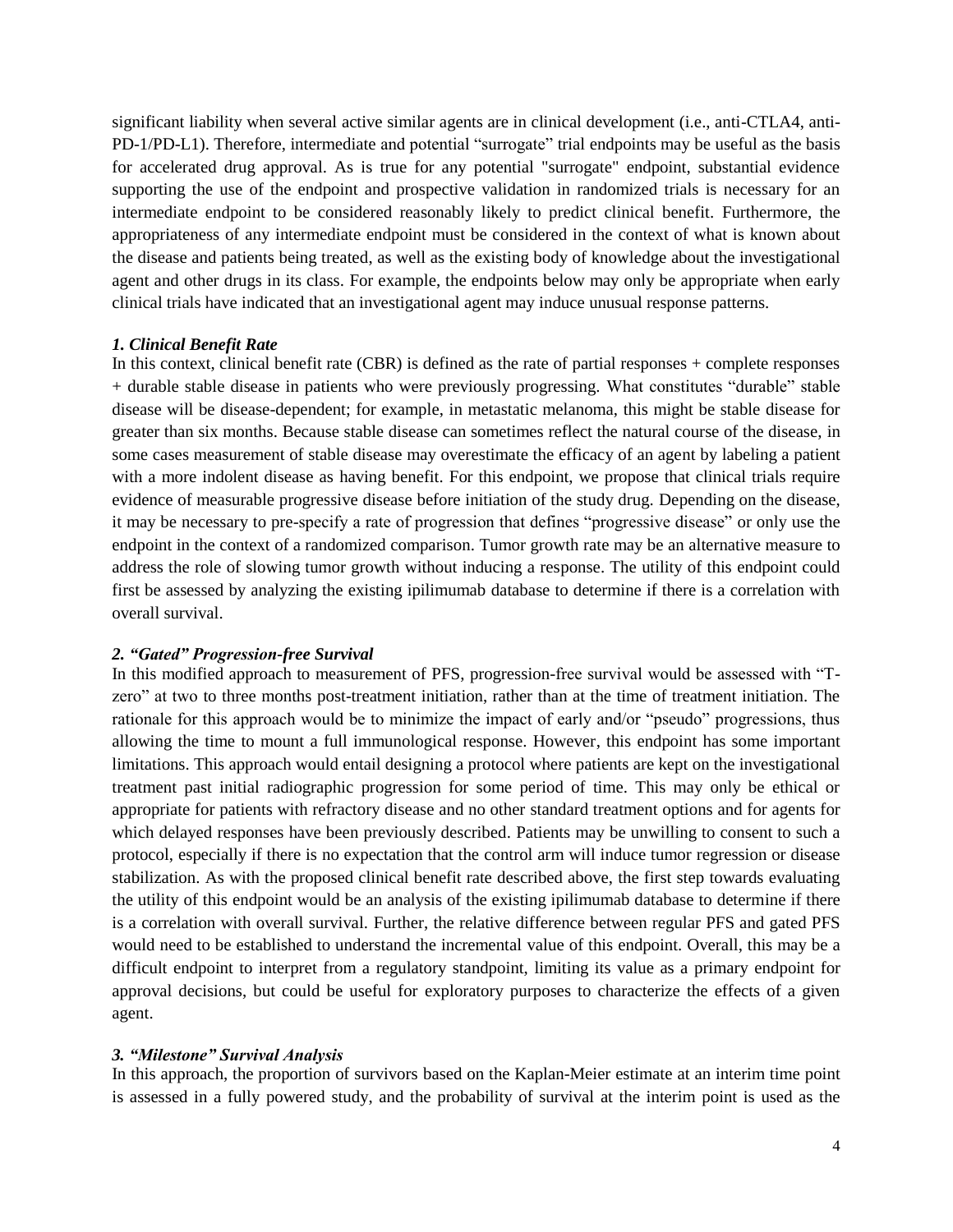basis for accelerated approval, with the confirmatory endpoint being final log-rank analysis of overall survival at a later time point in the same trial when the pre-specified number of events is reached. To support this proposal, a retrospective analysis of a phase 3 ipilimumab trial was performed (CA184-024; ipilimumab + dacarbazine vs. dacarbazine alone). This trial enrolled 502 patients with advanced but previously untreated melanoma and demonstrated an overall survival benefit for the ipilimumab combination arm  $(9.1 \text{ vs } 11.2 \text{ months}; \text{ HR} = 0.716; \text{ p-value} = 0.0009)$  [\(30\)](#page-7-4). To assess "milestone" survival, Kaplan-Meier probability analysis was conducted for the first 300 patients randomized into the trial once those patients had reached a minimum of 2 years of follow-up. The analysis showed that the estimated 2-year overall survival rates among these 300 patients were  $14.1\%$  and  $24.9\%$  (p-value = 0.021). The timing of the analysis could have been accelerated by a year if this analysis had been incorporated in the original study design.

In addition to potentially serving as a surrogate endpoint for accelerated approval, this milestone analysis approach has several other advantages: it provides greater statistical power to detect a treatment benefit at an interim analysis, it would enable information regarding survival probabilities and long term survival information to be included in the package insert, it entails a predictable timing of analysis, and KM probability is also an OS endpoint. However, there are also some disadvantages to this approach that warrant discussion: there is a challenge in maintaining the integrity of the study post-milestone analysis, this approach does not account for the totality of OS data, and there is risk in pre-specifying a milestone time point since different treatment approaches and different cancer types may have different tumor growth and survival kinetics. Therefore, this endpoint would only be appropriate for a registration trial when prior data has been obtained that enables an understanding of what milestone time point is suitable.

#### *4. Tumor Growth Rate*

For some targeted therapies, tumor growth rate constants have been proposed as a potential measure of therapeutic efficacy [\(31,](#page-7-5) [32\)](#page-7-6). Capturing the kinetics of tumor growth would enable the analysis of changes in tumor growth rate which may translate into survival improvements. Tumor growth rates can be calculated from the tumor burden data usually collected for response or PFS assessments. This measure may be of particular relevance for therapies that induce low levels of response but may also help to describe therapeutic effects beyond response for treatments such as immune checkpoint modulators. Tumor growth rate would be considered exploratory, but over time could become validated for use as a surrogate measure.

## **Conclusions and Next Steps**

Here we have discussed potential intermediate clinical endpoints that take the potential for a delayed treatment effect into account and could be used to better characterize the clinical activity profile of some cancer immunotherapies. One of the above proposals is supported by retrospective analysis of phase 3 ipilimumab data and similar analyses could be performed to assess the other proposals. Much of the data demonstrating delayed treatment effects for survival and unusual response patterns come from the development of a single agent, ipilimumab. However, trials with therapeutic vaccines and early clinical results from PD-1/PD-L1 inhibitors are showing similar responses, suggesting that this phenomenon might occur generally with checkpoint inhibitors in 5-10% of the treated patient population. Using endpoints such as those discussed above might reduce the chance of prematurely discontinuing clinical development of an effective therapy and increase the probability of accurately characterizing the activity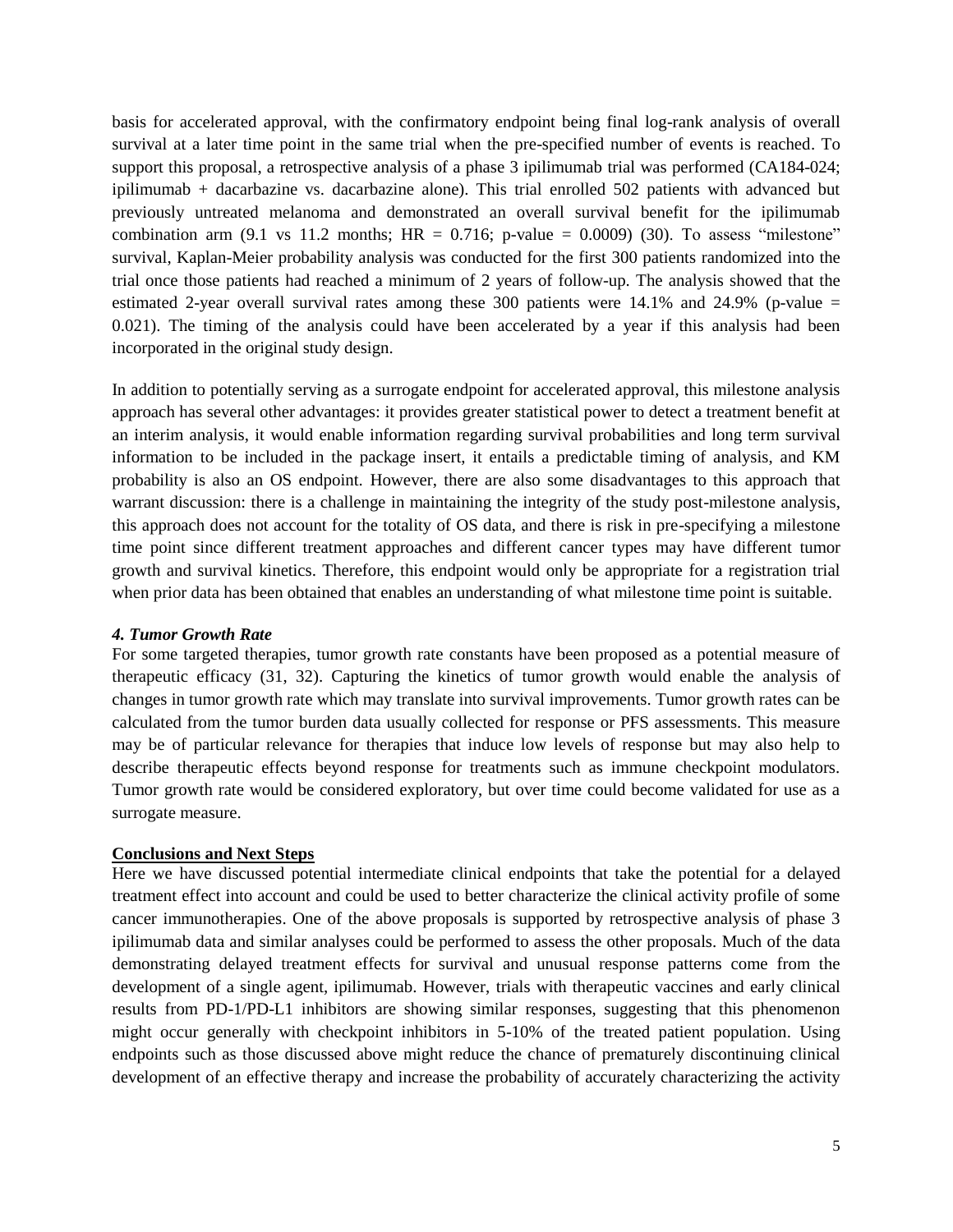profile of new immunotherapies. Use of a validated intermediate endpoint could also reduce the time to market by serving as the basis for accelerated approval.

A major challenge that these proposals do not address is the feasibility of performing randomized, controlled trials of immunotherapies that ultimately assess overall survival in an environment where patients and clinicians are aware of the potential for immunotherapies to induce long-term anti-tumor responses and survival. Some prominent experts have argued that randomized trials of highly effective immunotherapies are unnecessary and potentially unethical, particularly when early clinical trials have shown significant and reproducible evidence of efficacy [\(33\)](#page-7-7); furthermore, traditional randomized trials with survival endpoints may not be feasible in a landscape where multiple drugs within the same class are being developed simultaneously by several pharmaceutical sponsors, as is the case for PD-1/PD-L1 blocking antibodies. While response rates may be appropriate for evaluation of adoptive cell transfer approaches or immunotherapies with high response rates, and therefore might be amenable to single-arm registration trials, it is unclear what endpoints would be appropriate to support registration of other immunotherapies which induce long-term benefit but lower rates of response in single-arm trials. Validated endpoints that reflect the mechanism of immunotherapies are needed in order to expand the toolbox of clinical endpoint from which the most suitable measure can be chosen for characterizing the effects of a given agent. Adequate and complete characterization of clinical effects for new immunotherapies may ultimately reduce the number of patients needed for clinical trials and accelerate the development of these promising agents.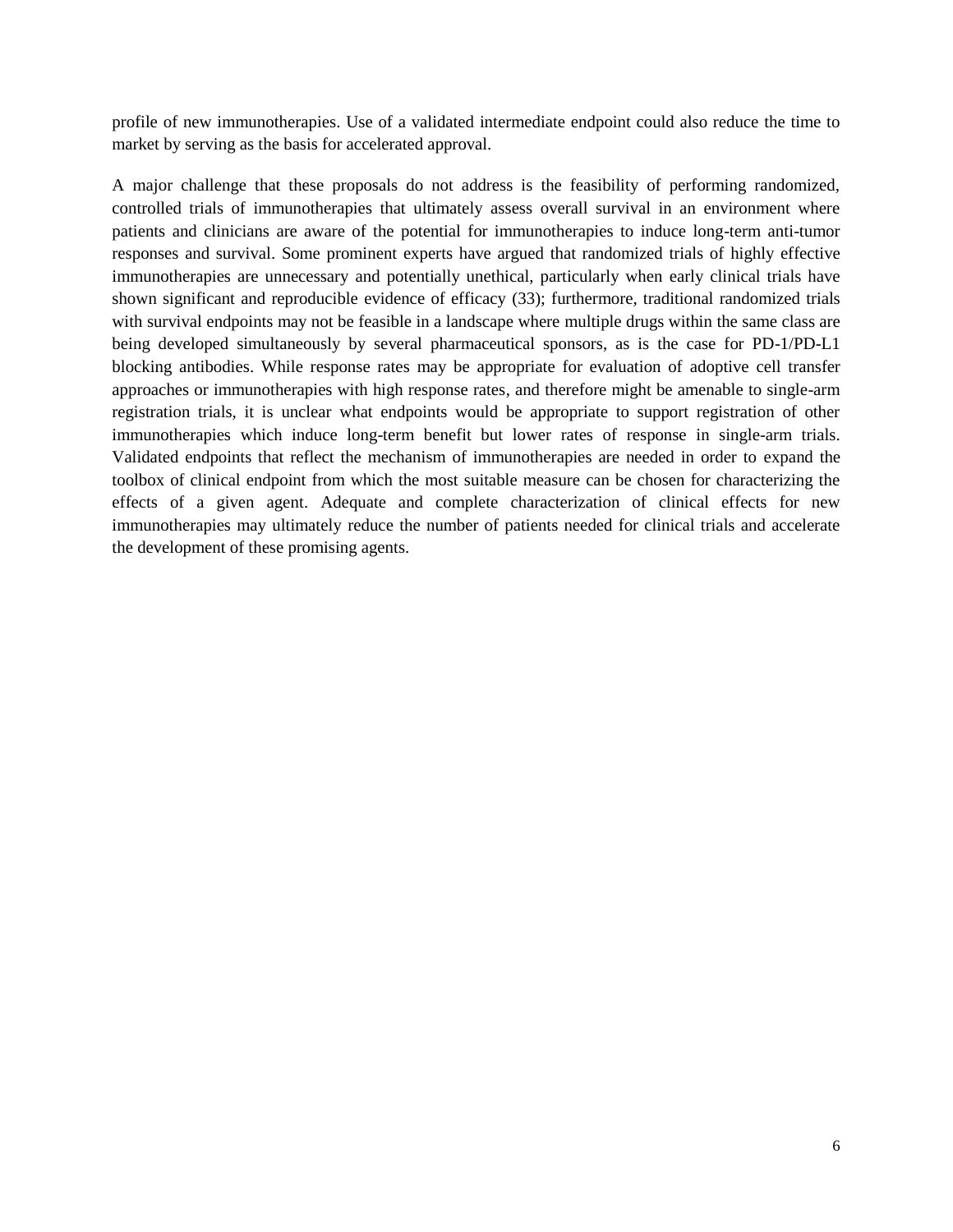#### **References**

<span id="page-6-0"></span>1. Hoos A, Britten C. The immuno-oncology framework: Enabling a new era of cancer therapy. Oncoimmunology. 2012;1:334-9.

<span id="page-6-1"></span>2. Fox BA, Schendel DJ, Butterfield LH, Aamdal S, Allison JP, Ascierto PA, et al. Defining the critical hurdles in cancer immunotherapy. Journal of translational medicine. 2011;9:214.

<span id="page-6-2"></span>3. Hoos A, Britten CM, Huber C, O'Donnell-Tormey J. A methodological framework to enhance the clinical success of cancer immunotherapy. Nature biotechnology. 2011;29:867-70.

<span id="page-6-10"></span>4. Topalian SL, Hodi FS, Brahmer JR, Gettinger SN, Smith DC, McDermott DF, et al. Safety, activity, and immune correlates of anti-PD-1 antibody in cancer. The New England journal of medicine. 2012;366:2443-54.

<span id="page-6-13"></span>5. Hoos A, Eggermont AM, Janetzki S, Hodi FS, Ibrahim R, Anderson A, et al. Improved endpoints for cancer immunotherapy trials. Journal of the National Cancer Institute. 2010;102:1388-97.

<span id="page-6-3"></span>6. Topalian SL, Weiner GJ, Pardoll DM. Cancer immunotherapy comes of age. Journal of clinical oncology : official journal of the American Society of Clinical Oncology. 2011;29:4828-36.

<span id="page-6-4"></span>7. Mellman I, Coukos G, Dranoff G. Cancer immunotherapy comes of age. Nature. 2011;480:480-9.

<span id="page-6-5"></span>8. FDA approves release of recombinant interleukin-2 product. Clinical pharmacy. 1992;11:669-70.

<span id="page-6-6"></span>9. Cheever MA, Higano CS. PROVENGE (Sipuleucel-T) in prostate cancer: the first FDA-approved therapeutic cancer vaccine. Clinical cancer research : an official journal of the American Association for Cancer Research. 2011;17:3520-6.

<span id="page-6-7"></span>10. Porter DL, Levine BL, Kalos M, Bagg A, June CH. Chimeric antigen receptor-modified T cells in chronic lymphoid leukemia. The New England journal of medicine. 2011;365:725-33.

11. Kochenderfer JN, Rosenberg SA. Treating B-cell cancer with T cells expressing anti-CD19 chimeric antigen receptors. Nature reviews Clinical oncology. 2013;10:267-76.

12. Dudley ME, Wunderlich JR, Robbins PF, Yang JC, Hwu P, Schwartzentruber DJ, et al. Cancer regression and autoimmunity in patients after clonal repopulation with antitumor lymphocytes. Science. 2002;298:850-4.

13. Rosenberg SA, Yang JC, Sherry RM, Kammula US, Hughes MS, Phan GQ, et al. Durable complete responses in heavily pretreated patients with metastatic melanoma using T-cell transfer immunotherapy. Clinical cancer research : an official journal of the American Association for Cancer Research. 2011;17:4550-7.

<span id="page-6-8"></span>14. Pardoll DM. The blockade of immune checkpoints in cancer immunotherapy. Nature reviews Cancer. 2012;12:252-64.

<span id="page-6-9"></span>15. Hodi FS, O'Day SJ, McDermott DF, Weber RW, Sosman JA, Haanen JB, et al. Improved survival with ipilimumab in patients with metastatic melanoma. The New England journal of medicine. 2010;363:711-23.

16. FDA. Ipilimumab Approval Summary: Unresectable or Metastatic Melanoma. 2011 [cited; Available from[: http://www.fda.gov/AboutFDA/CentersOffices/OfficeofMedicalProductsandTobacco/CDER/ucm248478.htm](http://www.fda.gov/AboutFDA/CentersOffices/OfficeofMedicalProductsandTobacco/CDER/ucm248478.htm) 17. Leach DR, Krummel MF, Allison JP. Enhancement of antitumor immunity by CTLA-4 blockade. Science. 1996;271:1734-6.

<span id="page-6-11"></span>18. Hamid O, Robert C, Daud A, Hodi FS, Hwu WJ, Kefford R, et al. Safety and tumor responses with lambrolizumab (anti-PD-1) in melanoma. The New England journal of medicine. 2013;369:134-44.

<span id="page-6-12"></span>19. Rosenberg SA, Yang JC, Restifo NP. Cancer immunotherapy: moving beyond current vaccines. Nature medicine. 2004;10:909-15.

<span id="page-6-14"></span>20. Chen T. Statistical issues and challenges in immuno-oncology. Journal for ImmunoTherapy of Cancer. 2013;1.

<span id="page-6-15"></span>21. FDA. Guidance for Industry: Clinical Considerations for Therapeutic Cancer Vaccines. 2011 [cited; Available from:

[http://www.fda.gov/downloads/biologicsbloodvaccines/guidancecomplianceregulatoryinformation/guidances/vaccin](http://www.fda.gov/downloads/biologicsbloodvaccines/guidancecomplianceregulatoryinformation/guidances/vaccines/ucm278673.pdf) [es/ucm278673.pdf](http://www.fda.gov/downloads/biologicsbloodvaccines/guidancecomplianceregulatoryinformation/guidances/vaccines/ucm278673.pdf)

<span id="page-6-16"></span>22. Weber JS, O'Day S, Urba W, Powderly J, Nichol G, Yellin M, et al. Phase I/II study of ipilimumab for patients with metastatic melanoma. Journal of clinical oncology : official journal of the American Society of Clinical Oncology. 2008;26:5950-6.

<span id="page-6-17"></span>23. Ribas A, Chmielowski B, Glaspy JA. Do we need a different set of response assessment criteria for tumor immunotherapy? Clinical cancer research : an official journal of the American Association for Cancer Research. 2009;15:7116-8.

24. Hodi FS, Butler M, Oble DA, Seiden MV, Haluska FG, Kruse A, et al. Immunologic and clinical effects of antibody blockade of cytotoxic T lymphocyte-associated antigen 4 in previously vaccinated cancer patients. Proceedings of the National Academy of Sciences of the United States of America. 2008;105:3005-10.